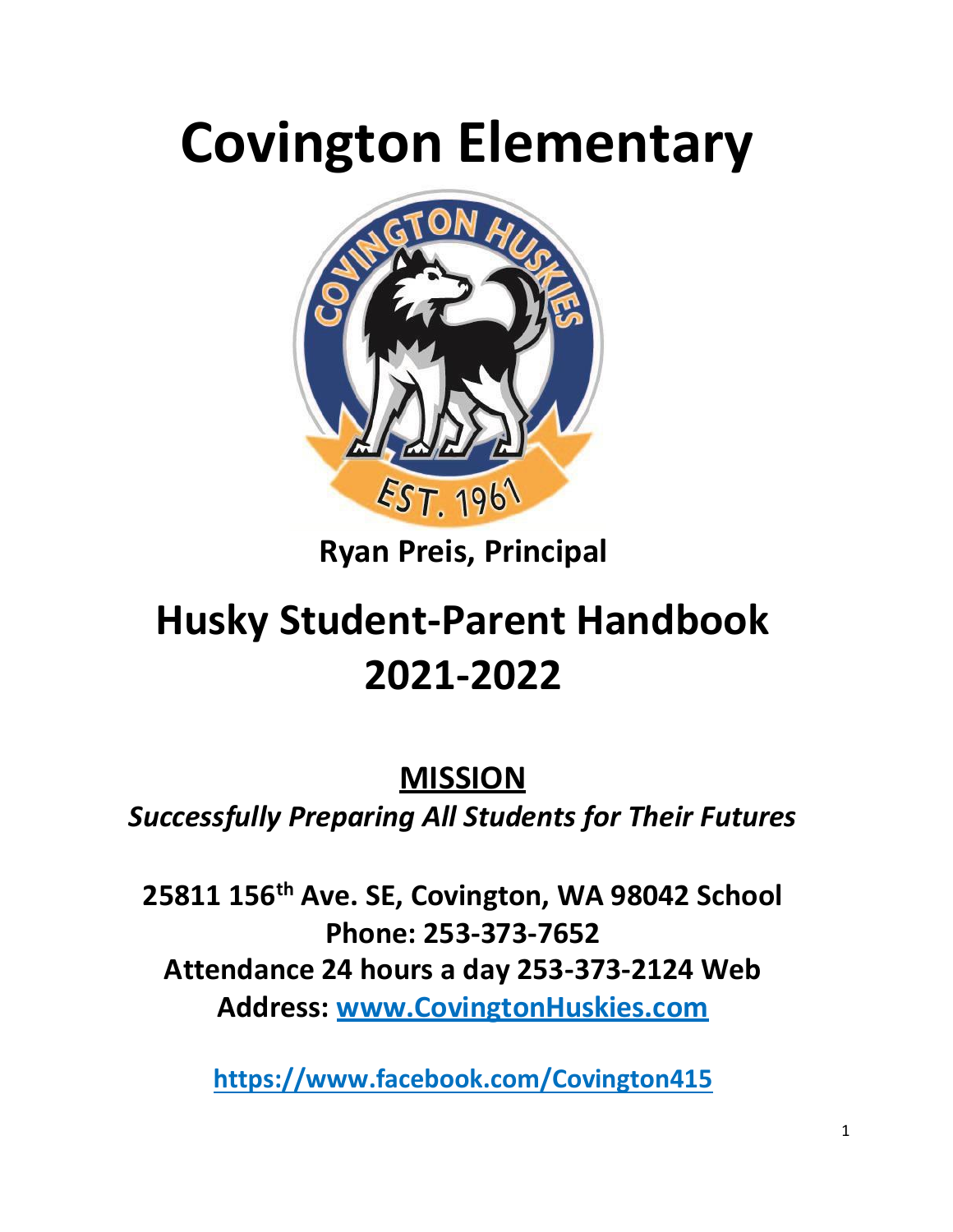## **Covington Elementary Staff 2020-21**

| Administration             |                               |  |  |
|----------------------------|-------------------------------|--|--|
| Principal                  | <b>Ryan Preis</b>             |  |  |
| <b>Assistant Principal</b> | <b>Jonathan Chestang</b>      |  |  |
|                            |                               |  |  |
| <b>Office Staff</b>        |                               |  |  |
| <b>Office Manager</b>      | <b>Mayra Reveles</b>          |  |  |
| <b>Data Processor</b>      | <b>Tina Hawley</b>            |  |  |
| <b>Attendance</b>          | <b>Opeta Sagapolutele</b>     |  |  |
| <b>Nurse</b>               | <b>Christie Welsh</b>         |  |  |
| <b>Health Tech</b>         | <b>Tatyana Gavrilyuk</b>      |  |  |
|                            |                               |  |  |
| <b>Teaching Staff</b>      |                               |  |  |
| <b>Pre-School</b>          | <b>Sarah Medina</b>           |  |  |
|                            | <b>Christina Graves</b>       |  |  |
| <b>Support Center</b>      | Calynda Pula (Primary)        |  |  |
|                            | <b>Susan Bailey</b>           |  |  |
| Kindergarten               | <b>Lola Kurtzhals Kling</b>   |  |  |
|                            | <b>Sarah Faulk</b>            |  |  |
|                            | Deborah Cosacchi              |  |  |
|                            | <b>Kylie La Porte</b>         |  |  |
| $1st$ Grade                | <b>Christy Holder</b>         |  |  |
|                            | <b>Donna Mereness</b>         |  |  |
|                            | <b>Laura DeBruler-Behrens</b> |  |  |
|                            | <b>Kathleen Mertens</b>       |  |  |
|                            | <b>Soo Park</b>               |  |  |
| 2 <sup>nd</sup> Grade      | <b>Sally Allen</b>            |  |  |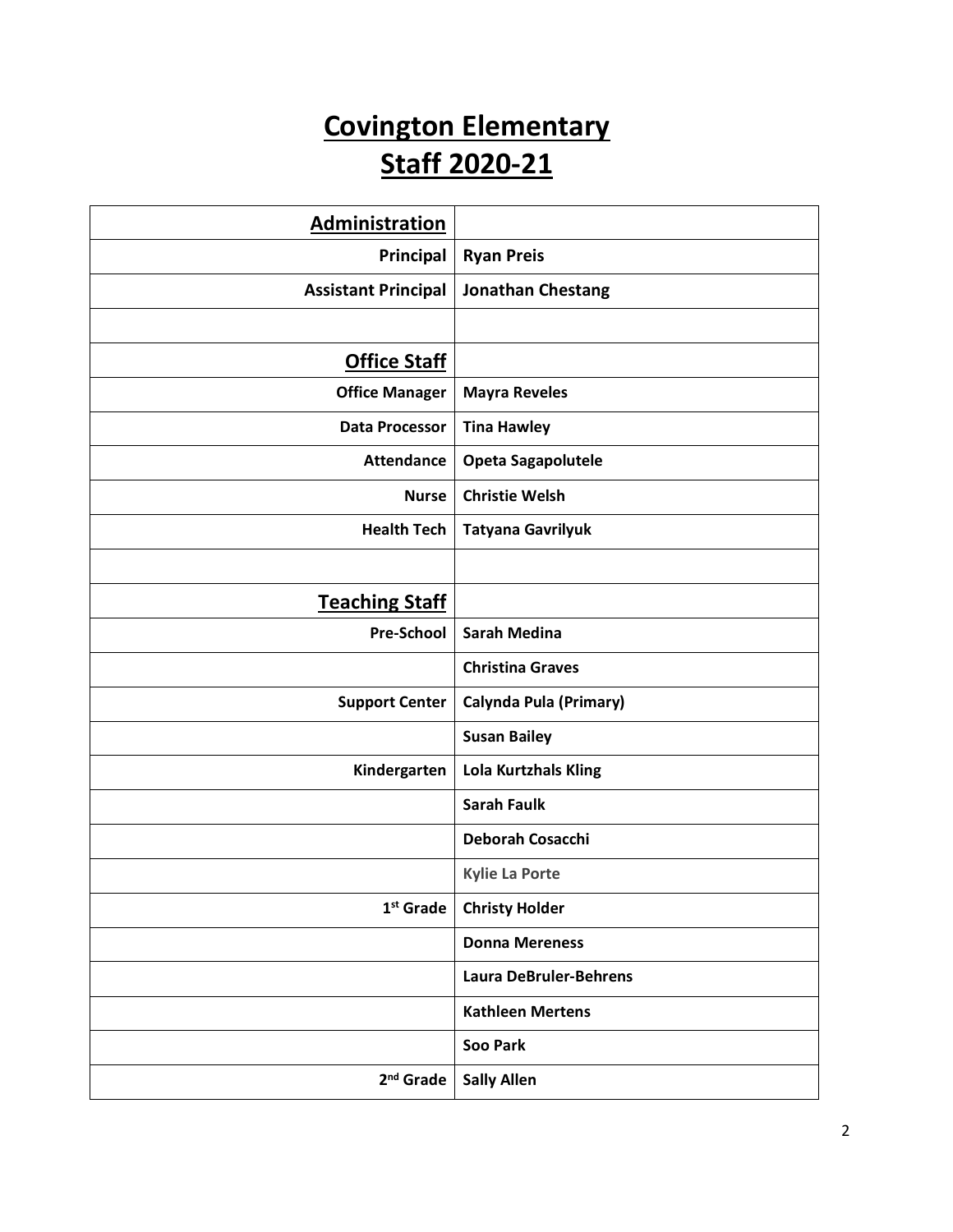|                             | <b>Tiffany Weston</b>      |
|-----------------------------|----------------------------|
|                             | <b>Christine Mullen</b>    |
|                             | <b>Ruth Harrison</b>       |
| 3rd Grade                   | <b>Susan Behrens</b>       |
|                             | Kayla Garcia               |
|                             | <b>Christine Karpinski</b> |
|                             | <b>Margaret Landry</b>     |
| 4 <sup>th</sup> Grade       | <b>Julie Hagen</b>         |
|                             | <b>Michelle Heilman</b>    |
|                             | <b>Emily Smith</b>         |
| 5 <sup>th</sup> Grade       | <b>Denise Baxter</b>       |
|                             | Debbie Runyon              |
|                             | <b>Michelle Jones</b>      |
|                             | <b>Genes Seok</b>          |
| 6 <sup>th</sup> Grade       | <b>Ainalem Boyle</b>       |
|                             | <b>Nya Savage</b>          |
|                             | <b>Morgan Brant</b>        |
|                             | <b>Katie Mahan</b>         |
|                             |                            |
| <b>Support Staff</b>        |                            |
| Counselor                   | <b>Alice Carrillo</b>      |
| <b>School Success Coach</b> | <b>Julie Thompson</b>      |
| Librarian/Media Tech        | <b>Rachel Coker</b>        |
| <b>Librarian Aide</b>       | <b>Cameron Quinn</b>       |
| <b>General Music</b>        | Jennifer Wahl              |
| Orchestra                   | Jennifer Wahl              |
| <b>Band/General Music</b>   | Naomi Olson                |
| P.E.                        | <b>Dennis Oughton</b>      |
| <b>ELL</b>                  | <b>Ashley MacDonald</b>    |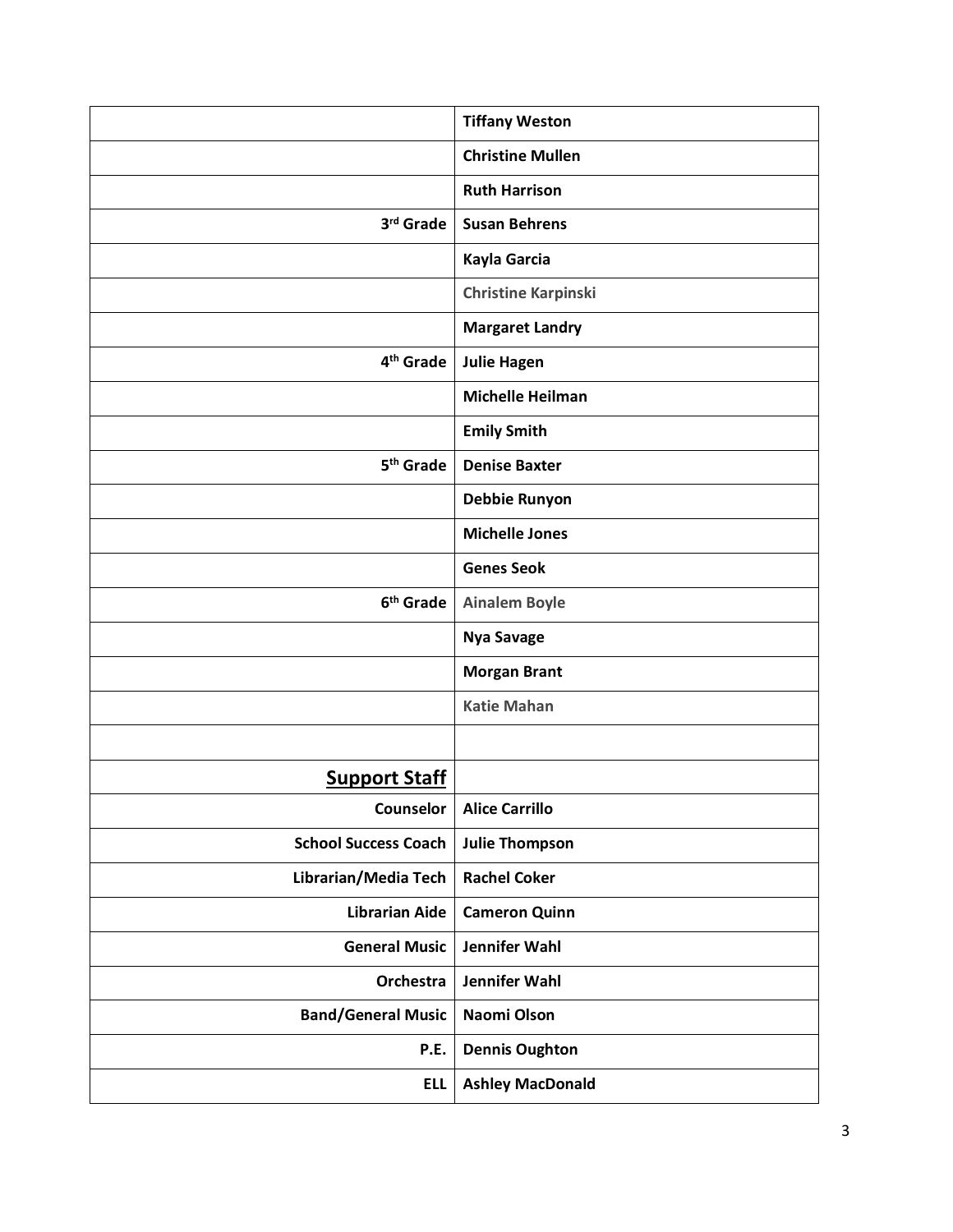| ell i | <b>Denise Lawless</b>             |
|-------|-----------------------------------|
| IP.   | <b>Susan McFarland</b>            |
|       | Psychologist   Rani Bauer-Pugmire |
|       | OT/PT   Cheri Scarff              |
|       | Custodian   Janice Jardine        |

## **Covington Attendance Policy**

#### **To report an absence: Email: [CovingtonAttendance@kent.k12.wa.us](mailto:CovingtonAttendance@kent.k12.wa.us) Or Call 253-373-2124 24 hours a day to report absences**

## **Covington Pledge**

*I'm a Covington Husky and I'm here to say, I'll be safe, kind, and responsible today. I'm a Covington Husky and I'm here to say, I'm a learner and my best is the only way!*

## **Covington Code**

**Be Safe Be Kind Be Responsible Be a Learner**

### **Covington's Student Positive Behavior Intervention Support (PBIS)**

Positive Behavior Interventions and Supports (PBIS) is an approach to supporting students to be successful in schools. PBIS was developed from research in the fields of behavior theory and effective instruction. PBIS supports all students. School- wide PBIS focuses on the development and implementation of proactive procedures and practices to prevent problem behavior for all students and improve school climate.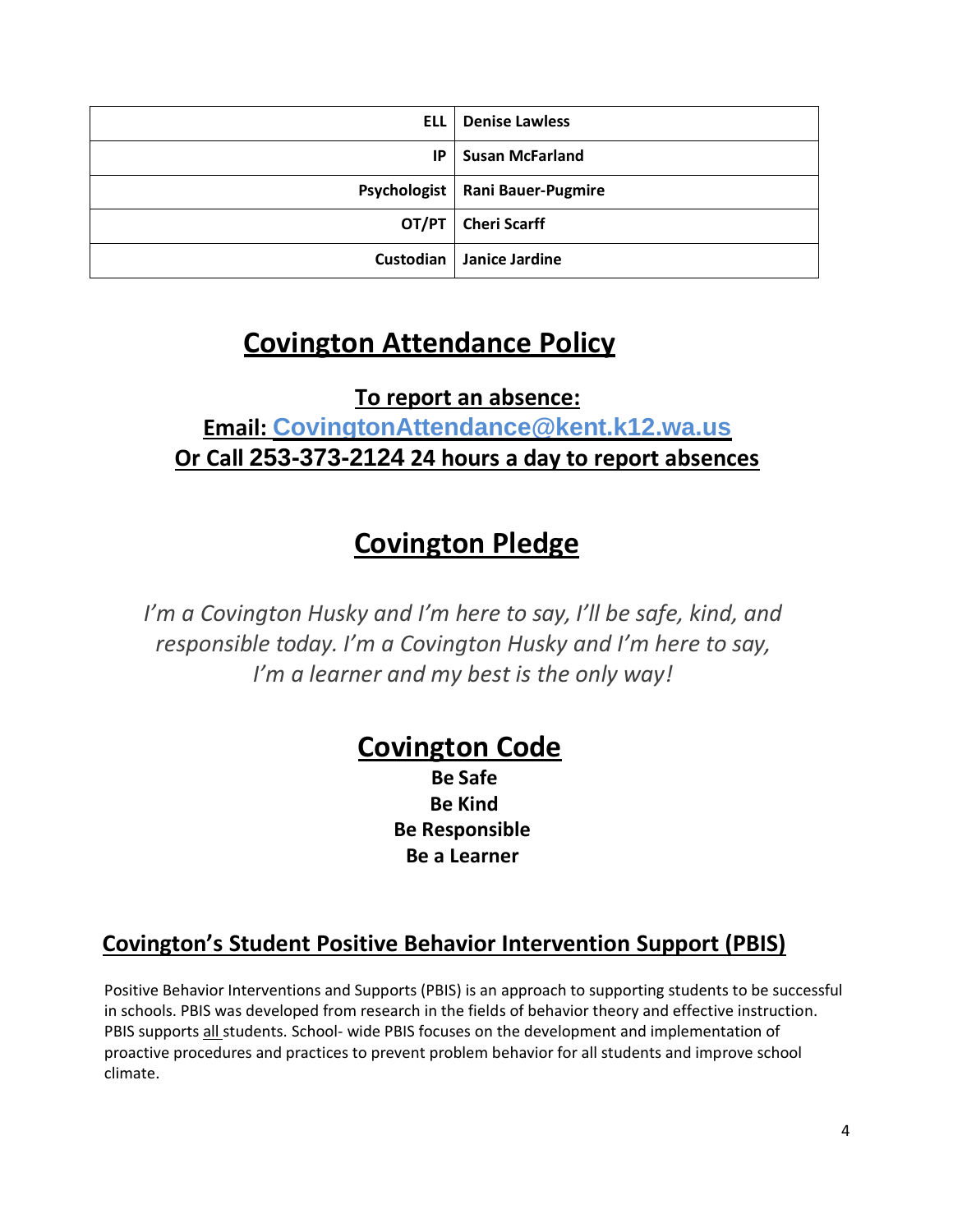#### **Traditional Learning Matrix**

| <b>Bus</b>                                                                                                                                                         | <b>Recess</b>                                                                                                                                  | <b>Halls</b>                                                                                                                                                                         | <b>Assemblies</b>                                                                                                                                                                                    |
|--------------------------------------------------------------------------------------------------------------------------------------------------------------------|------------------------------------------------------------------------------------------------------------------------------------------------|--------------------------------------------------------------------------------------------------------------------------------------------------------------------------------------|------------------------------------------------------------------------------------------------------------------------------------------------------------------------------------------------------|
| I will follow<br>bus driver<br>directions<br>I will keep<br>hands and feet<br>to self<br>I will use an<br>inside<br>conversation<br>voice<br>I will stay<br>seated | I will use kind words<br>I will keep hands and<br>feet to self<br>I will line up when<br>the whistle blows<br>I will listen to all<br>adults   | I will have a hall pass<br>I will use a 0 level<br>voice<br>I will stay directly<br>behind the person in<br>front of me<br>I will keep my hands at<br>my side<br>I will face forward | I will enter and exit<br>quietly<br>I will watch for<br>quiet signal (Husky<br>Hush)<br>I will listen to<br>speaker<br>I will sit on my<br>pockets<br>I will keep hands<br>and feet to self          |
| <b>Dismissal</b>                                                                                                                                                   | Cafeteria                                                                                                                                      | <b>Building Wide</b>                                                                                                                                                                 | <b>AM Arrival</b>                                                                                                                                                                                    |
| I will always<br>walk<br>I will go<br>directly to my<br>dismissal area<br>I will follow<br>hallway<br>expectations                                                 | I will use a level 2<br>voice or lower<br>I will always walk<br>I will listen for the<br>signal from adults<br>I will clean up after<br>myself | I will be Safe<br>I will be Kind<br>I will be Responsible<br>I will be a Learner                                                                                                     | I will enter the<br>building quietly and<br>use level 1 voice<br>I will go to<br>breakfast<br>I will sit in my line<br>and keep hands and<br>feet to self<br>I will choose an<br>activity and sit in |
|                                                                                                                                                                    |                                                                                                                                                |                                                                                                                                                                                      |                                                                                                                                                                                                      |

#### **Kent School District Student & Parent Handbook**

For comprehensive handbook information, please refer to the Kent website:

**[Student Handbook / KSD Student/Parent Handbook \(kent.k12.wa.us\)](https://www.kent.k12.wa.us/Page/11782)**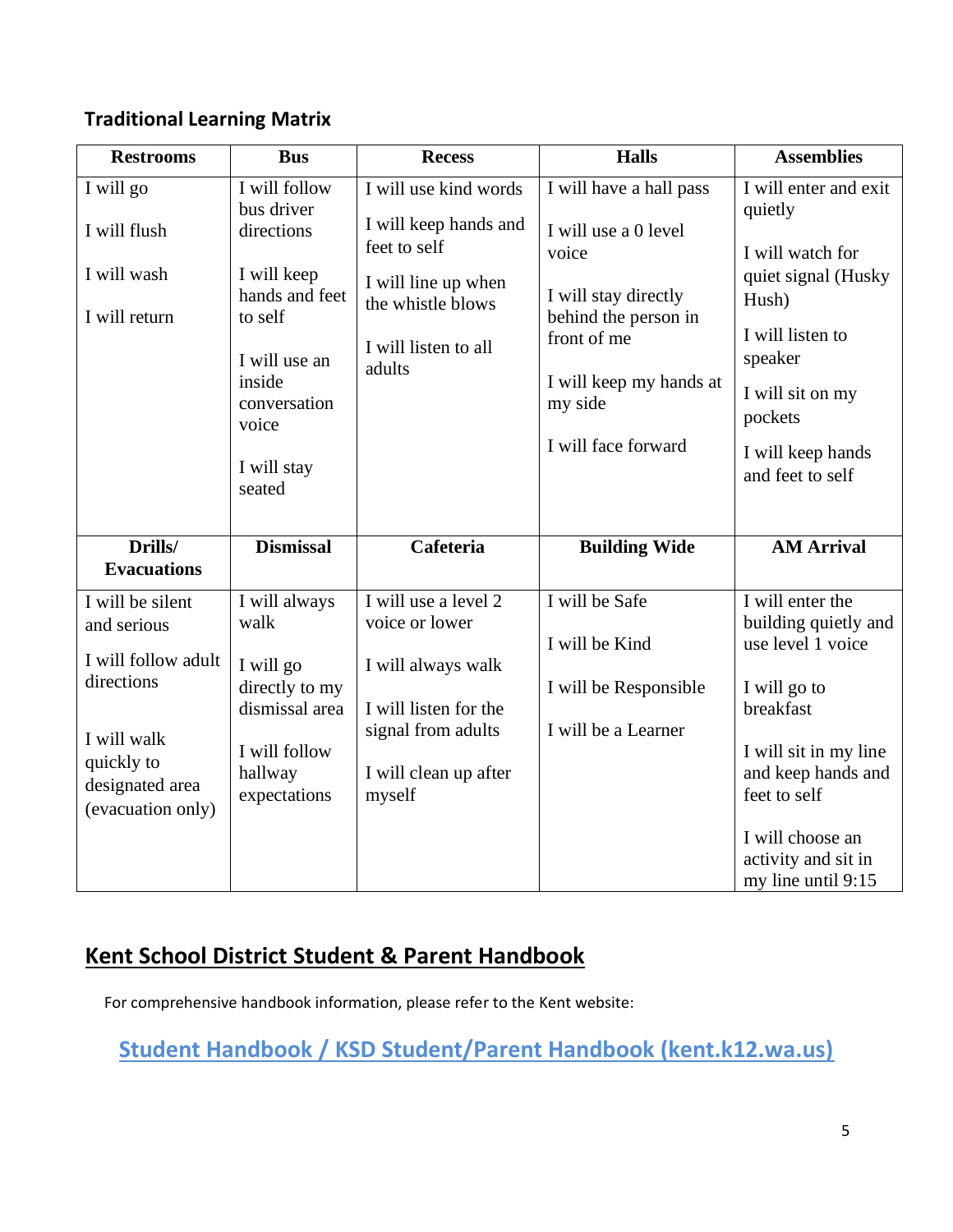#### **Please note: Students are not allowed on campus before 8:55 AM Arrival Procedures**

Upon arriving at school, all students eating Breakfast should go to the multi-purpose room and then go to the playground. We ask that walkers time their home departure to arrive at school no sooner than 20 minutes before school begins. Crossing guards will be at their crosswalks at 8:40 a.m. Any student arriving after the opening time of 9:15 a.m. should report directly to the office for a tardy notice.

#### **Morning Drop-Off**

The pull-through lane farthest from the building is for buses and daycare vans ONLY. Parents please do not use this lane during those times to drop off students. Parents who are dropping their students off should use the parking lot closest to the building. Please pull as far forward in this lane as possible to help prevent a traffic back-up on the main street. Also, it would be helpful if students are prepared and ready to be dropped off quickly in this lane. No cars are to be left unattended while in this lane. If students have heavy or bulky objects that require parents to assist them, the parent should park in a parking space. If you park, use the crosswalk to escort your child to the curb. No students are allowed to walk through the parking lot unescorted.

#### **Afternoon Pick-Up**

The pull-through lane farthest from the building is for buses and daycare vans ONLY. Parents please do not use this lane during those times to drop off students. Parents who are dropping their students off should use the parking lot closest to the building. Please pull as far forward in this lane as possible to help prevent a traffic back-up on the main street. Also, it would be helpful if students are prepared and ready to be dropped off quickly in this lane. No cars are to be left unattended while in this lane. If students have heavy or bulky objects that require parents to assist them, the parent should park in a parking space. If you park, use the crosswalk to escort your child to the curb. No students are allowed to walk through the parking lot unescorted.

If you park, use the crosswalk to come to escort your child to the car.

#### **Students Use of School Phones**

Each classroom has a telephone. There are also telephones in the office. Students may use the phones at a staff member's discretion. Students cannot use the phone to make alternate arrangements for going home or to make plans with friends after school. Those things need to be arranged in advance, and a note needs to be sent to school from a parent so we know the parent/guardian is aware of the changes.

#### **Student Cell Phones**

At the beginning of the school year and when necessary, classroom teachers will discuss the cell phone policy with students. The school recognizes the evolving nature of technology and the ability for multiple kinds of electronic devices to have cell phone capabilities (Ex: tablets, watches, etc.). Hand-held electronic devices with cell phone capabilities need to remain out of sight during school hours. Watches with cell phone capabilities may be worn provided the phone function is not used during school hours. For students to have any device with cell phone capability, this may not be used during school hours. In the event of a cell phone violation (phone is used, heard, or seen between 9:15-3:55), the school's progressive discipline steps will be followed.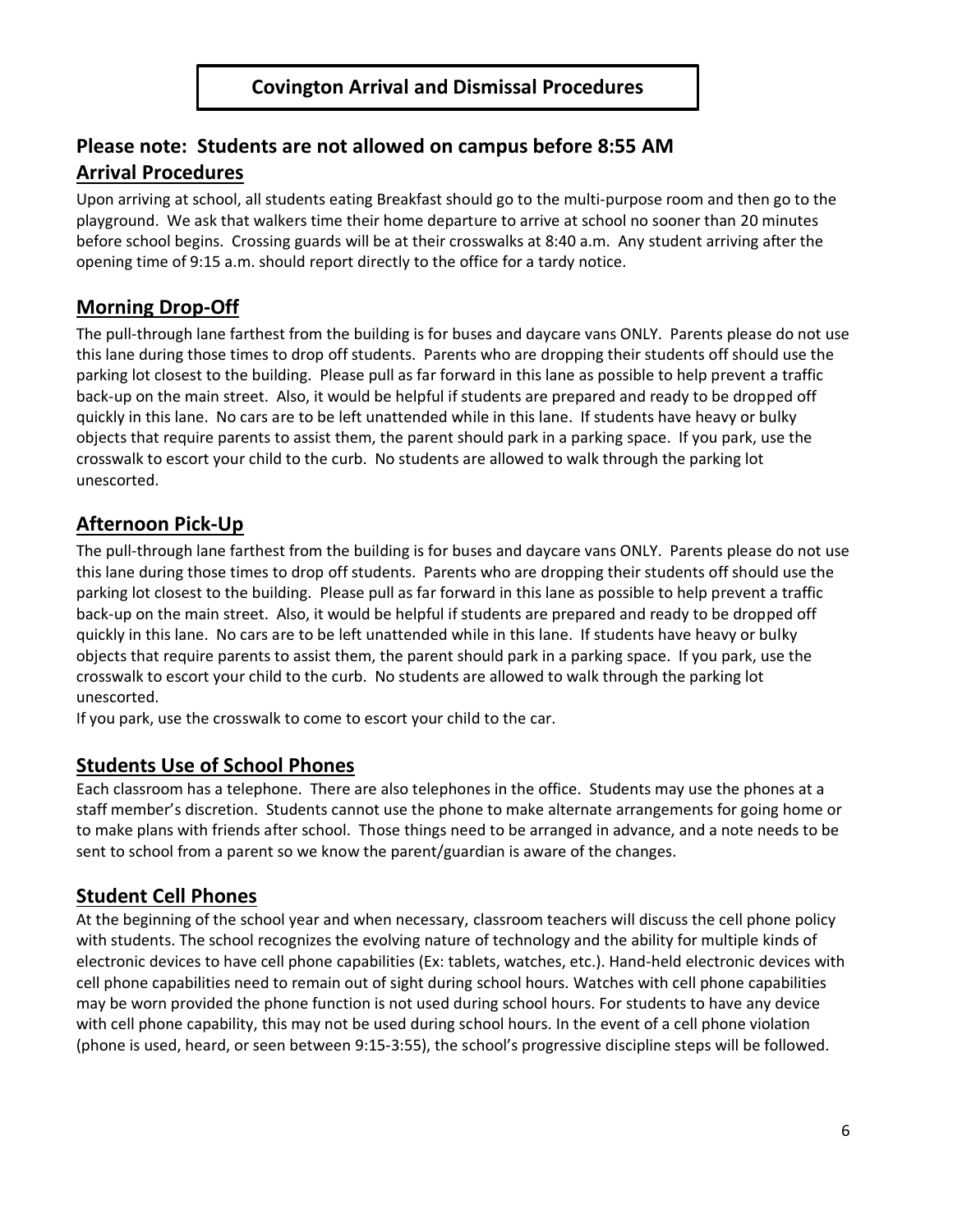If there are repeated violations, the phone will be sent to the main office for an administrator to take progressive next steps.



#### **Pets at School**

As per Kent School Board Policy 2030, pets are **not** to come to school unless they are registered service animals. Please aid us in ensuring the safety of students by keeping dogs at home. Because of state regulations, animals may not be transported on school buses. Stray dogs on the playground can be dangerous. We will make every attempt to contact the owner to come and pick it up. Otherwise, we may find it necessary to call Animal Control.

#### **Lost and Found**

Our lost and found is located in the foyer or hallway. If your child has lost something, please have him/her check to see if it has been turned in. Twice yearly, articles that have not been claimed are donated to charity. Items left on buses are usually kept by the bus driver and given to the office the next school day if not claimed. It is extremely helpful if parents put the child's name on articles in order to help us return them if lost.

#### **Personal Items**

Students should not bring ANY personal items to school (toys, sports equipment, iPods, video games, radios, cameras, extra money, etc.).

#### **Student Placement**

Our goal for the placement process is to establish a learning environment in each classroom that will enable all students to learn and grow to the best of their abilities. The process entails three steps. In the first step current grade level teachers create class lists for the following year based upon an equitable distribution of academic achievement, special education status, English Language Learner (ELL) status, behavior, and gender. Teachers then look at students' academic, personal, and leadership strengths, and any social or emotional considerations. In the last step, the administrator assigns one of the class lists to a teacher.

Students designated as Highly Capable (HiCap) are required to be with a teacher designated as a HiCap teacher for their grade level. All of Covington's teachers are eligible and capable of being the HiCap teacher and frequently teachers rotate this responsibility. Teachers are highly trained, professional, and provide rigorous instruction for all students.



#### **Dress Code Expectations**

 $\triangleright$  Coats designed for extreme, cold weather will need to be hung up on a coat hook upon entering the classroom. Students may wear sweatshirts with or without hoods, vests, light waist-length windbreakers, fleece jackets, shawls, ponchos, sweat jackets and cotton pullovers.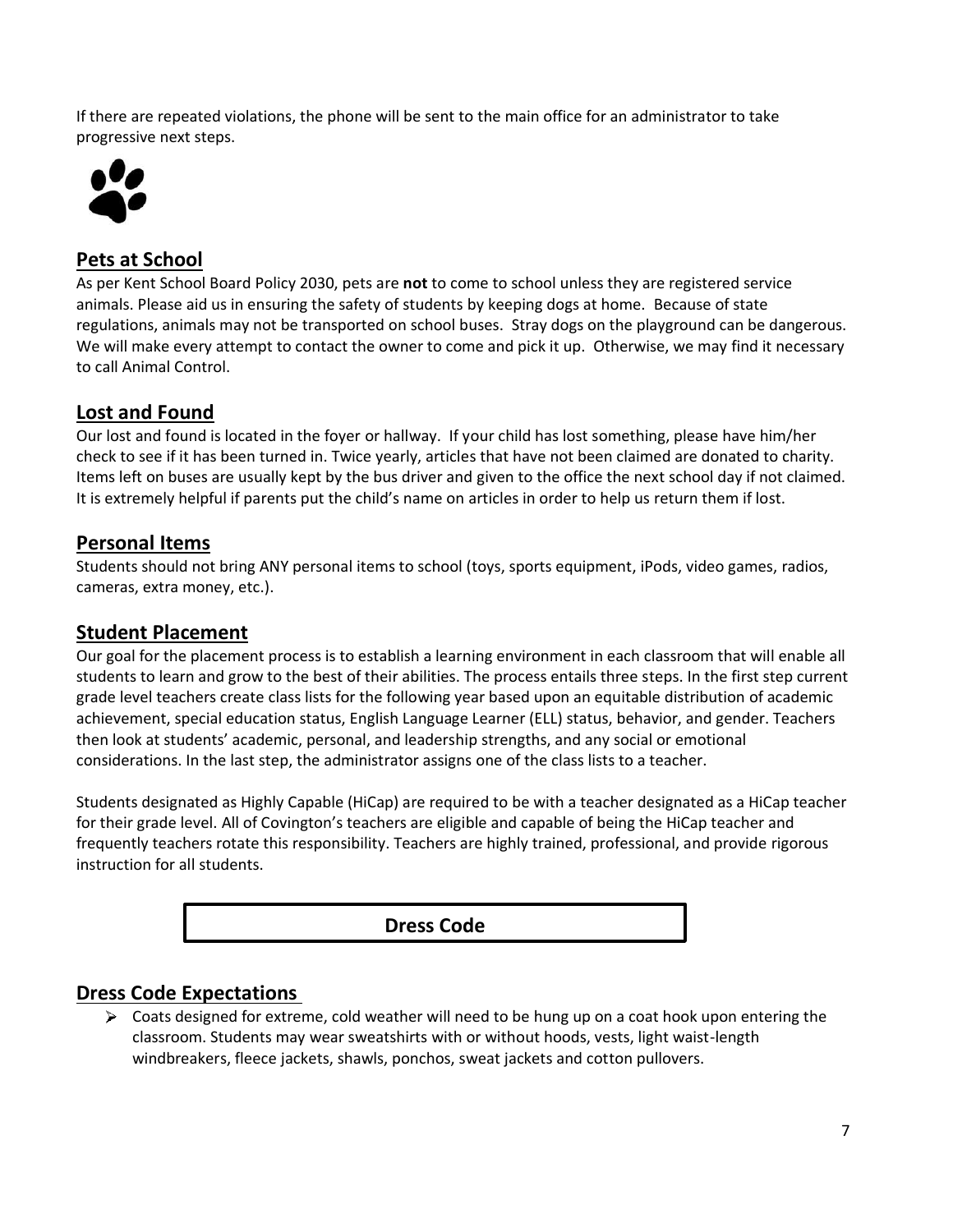- $\triangleright$  Pants, shorts, overalls and shirts must be properly sized. Waistbands must fit securely at the waist, above the hipbone, with no underwear showing. No sagging or dragging is allowed. Straps on overalls must be fastened.
- $\triangleright$  Pants and shorts must be neatly and securely hemmed or cuffed, and may not touch the ground.
- $\triangleright$  Belts must be properly sized and worn though the belt loops.
- $\triangleright$  Shorts, skirts and dresses must at least reach the fingertips in the back and the front when hands are extended at the sides.
- $\triangleright$  Sleeveless tops, tank-top jerseys and other tank-tops must be worn with an undershirt with sleeves.
- $\triangleright$  Appropriate footwear must be worn at all times.

The following examples of inappropriate dress ARE NOT ALLOWED at Covington:

- For safety reasons, wheeled shoes, slippers, open toed shoes, and flip flops are **not** allowed.
- $\triangleright$  Clothing with pictures, symbols or words that promote or depict alcohol, tobacco, drugs, gangs, vandalism, bigotry, violence, sexual topics, suicide or have messages with inappropriate "double meanings".
- $\triangleright$  Clothing that clings to the body, reveals a bare midriff (stomach) or torso when the students bend over or raise their arms.
- $\triangleright$  Hats, bandannas, visors, sunglasses, headbands, hoods, and other head gear.
- $\triangleright$  Clothing or accessories with spikes or chains.
- $\triangleright$  Clothing with excessive holes, cuts, or tears.
- $\triangleright$  Pajamas, beach wear and night clothes.

Students who are dressed inappropriately will be asked to correct the problem. Depending on the situation, students who cannot correct the problem may not attend class, lunch or other school activities until the problem is fixed. Repeated dress code violations will follow campus and district guidelines on progressive discipline.

#### **Playground Expectations**

We want students to have a positive, healthy, and safe play experience at Covington. We have established the following expectations to keep our students safe. All students are expected to observe the following procedures:

- Students get a pass from the playground supervisor to go into the building during recess (e.g. to go to the restroom, health room, office).
- If students are going to see a staff member during recess (counselor, classroom teacher, library aide, etc.), they need a pass from that person.

#### **Classroom Visitations**

Because of recent events occurring in other U.S. schools, we are employing a strict visitor policy to maintain the safety of all children and staff. Covington enjoys having parents or guardians visit our school, however, we ask that the following guidelines be followed:

- **Visitors need to call the office to see if a visit is possible at least 24 hours prior.** Please call and let us know when you plan to come to avoid conflicts or changes of schedule.
- ALL visitors must enter the building through the main entrance, sign in, and wear a visitor's badge. This will enable all staff and students to readily recognize legitimate visitors. This is a security measure for the safety of all students, staff, and school visitors.
- Avoid visiting during the last few minutes of the day.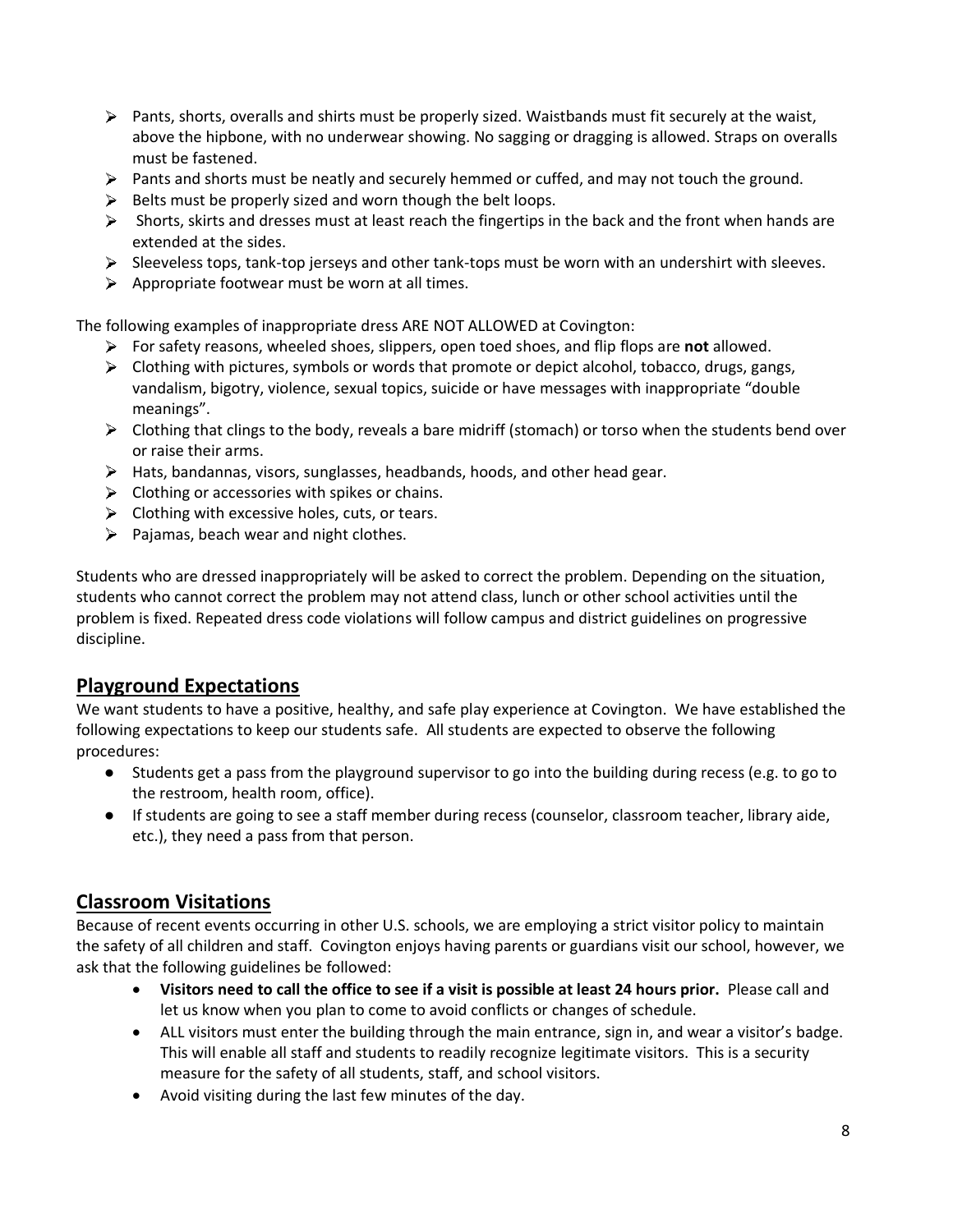- Do not disrupt or interrupt the classroom activities or teacher. If you need to communicate with the class or individual students, ask the teacher before doing so.
- If you need to discuss something with your child's teacher, please call and make an appointment to meet with them before or after school. We work hard to keep our instructional periods uninterrupted.
- Due to crowded conditions and insurance liability, students are not allowed to bring friends or relatives with them to school for the day.